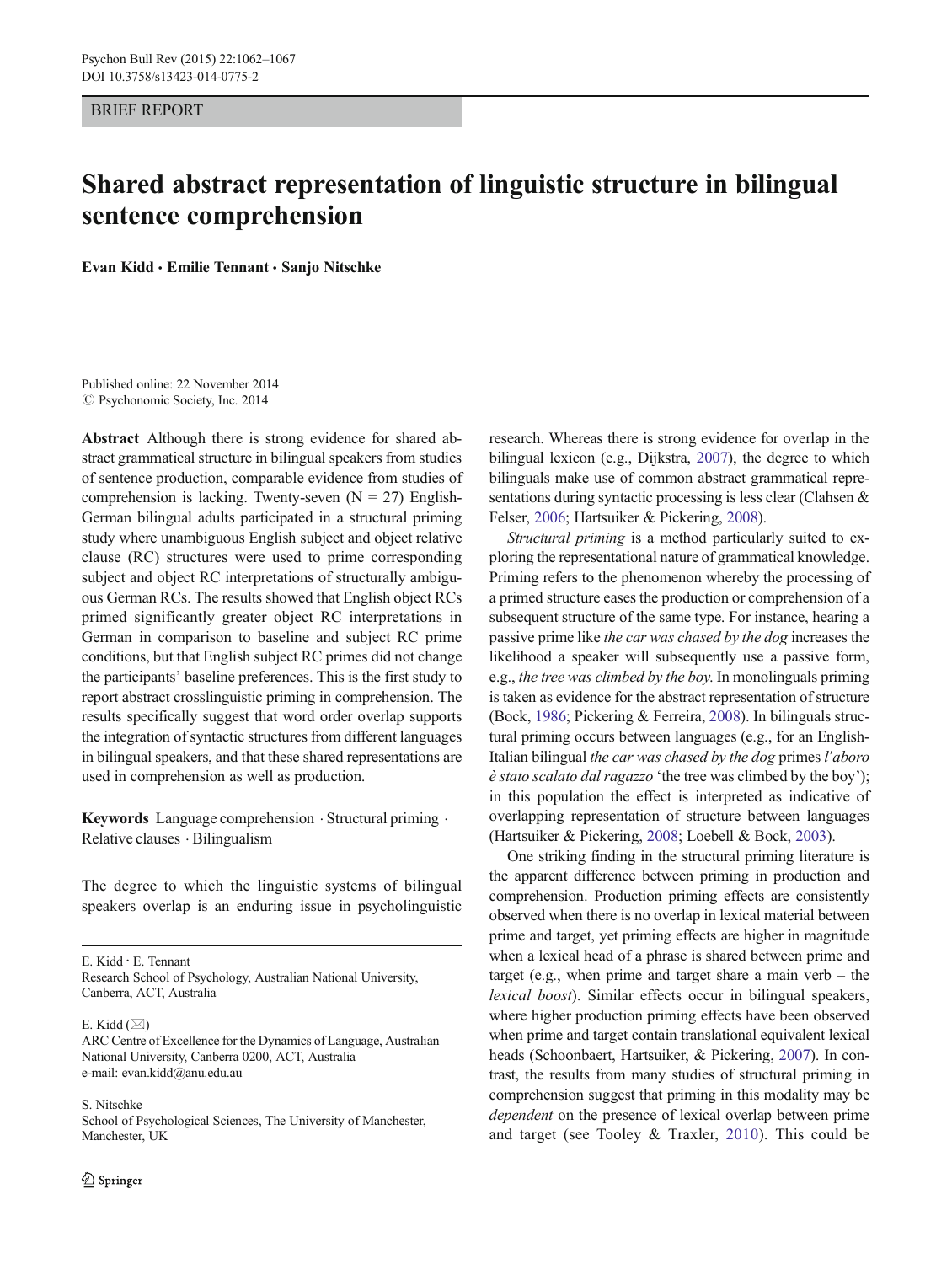attributed to inherent differences between production and comprehension: production may rely on the precise formulation of abstract syntactic structure, whereas in comprehension structure can be recovered from lexical items like verbs, which are tagged in the lexicon with information like distributional occurrence (e.g., MacDonald, Pearlmutter, & Seidenberg, [1994\)](#page-5-0). The suggestion is that comprehension and production could be subserved by slightly different structure building mechanisms.

Several recent studies with monolingual samples suggest that this conclusion may be too strong. Firstly, although comprehension priming is less often observed in the absence of lexical overlap, abstract comprehension priming has been attested in several studies (Nitschke, Serratrice, & Kidd, [2014;](#page-5-0) Pickering, McLean, & Branigan, [2013;](#page-5-0) Thothathiri & Snedeker, [2009;](#page-5-0) Traxler, [2008](#page-5-0)). Secondly, two recent studies using different methodologies have directly compared priming across modalities and (i) have observed abstract priming in comprehension in the absence of lexical overlap, and (ii) have not found differences between priming effects in comprehension versus production (fMRI data: Segaert, Kempen, Petersson, & Hagoort, [2013;](#page-5-0) behavioural data: Tooley & Bock, [2014](#page-5-0)). These data suggest that, at least in monolingual speakers, priming across modalities is supported by a unitary processing mechanism.

In the current study we addressed a gap in the bilingual priming literature, namely, we asked whether comprehension priming between languages is abstract, and therefore not dependent on lexico-semantic overlap between prime and target. Only two crosslinguistic comprehension priming studies have been reported in the literature, but their results are inconsistent. Weber and Indefrey ([2008](#page-5-0), [2009](#page-5-0)) reported two eye-tracking-while-reading studies that investigated crosslinguistic priming of the passive between English and German. An initial study reported an anti-priming effect whereby German passives were read more slowly following an English passive prime. A second study with a less complicated design reported a significant priming effect, whereby German passives primed English passives when prime and target contained translational equivalent verbs. This latter result was confirmed in a functional magnetic resonance imaging (fMRI) experiment (Weber & Indefrey, [2009](#page-5-0)), which showed within- and cross-language language priming to be both equal in strength and supported by the same brain regions (as indexed by repetition suppression).

Therefore no studies have yet demonstrated abstract crosslinguistic comprehension priming in bilingual speakers (i.e., in the absence of lexico-semantic overlap). Just as recent studies suggest that differences in priming between production and comprehension in monolingual populations might be more apparent than real (Segaert et al., [2013;](#page-5-0) Tooley & Bock, [2014\)](#page-5-0), we suggest crosslinguistic priming in comprehension is also likely to be abstract. The current study considered this possibility by investigating priming of subject and object relative clauses (RCs) in English-German bilinguals. English subject RCs such as (1) have canonical Noun-Verb-Noun (NVN) word order, whereas English object RCs such as (2) have non-canonical NNV word order. In contrast, German subordinate clauses are verb-final; all German RCs have NNV word order [see (3)]. Therefore there is word order overlap between object RCs in English and German, but not between subject RCs.

- (1) the woman that kisses the man
- (2) the woman that the man kisses
- (3) die Frau, die das Mädchen küsst the woman $_{[Subi/Obi]}$  that the girl $_{[Subi/Obi]}$  kisses

Additionally, German nouns and relative pronouns are marked for gender and case. In the feminine and neuter genders the same form is used to mark nominative and accusative case, which results in a structural ambiguity when RCs contain feminine and neuter nouns. As such, (3) is structurally ambiguous; it can be parsed as either a subject or an object RC. Nitschke, Serratrice, and Kidd ([2010](#page-5-0)), Nitschke et al. [\(2014\)](#page-5-0) have shown that native speakers of German typically prefer to interpret the sentence as a subject RC, with English-German bilinguals more evenly divided between the two interpretations due to transfer from English because of word order overlap with English object RCs.

In the current study we used this ambiguity in the sentencepicture matching comprehension paradigm developed by Branigan, Pickering, and McLean [\(2005](#page-5-0)). In prime trials English-German bilinguals were presented with a sentence containing either an English subject or object RC and were required to match the sentence to one correct picture. In target trials they were presented with sentences containing ambiguous German RCs and their two possible interpretations. There was no lexico-semantic overlap between prime and target sentences. Priming occurred if participants persisted in their choice of interpretation across prime and target trials. Priming of ambiguous German subject and object RCs was compared to an unprimed baseline condition, and to each other. Our design therefore allowed us to test for the conditions leading to abstract crosslinguistic priming. Past crosslinguistic priming research in production has shown that priming effects are strongest when there is word order overlap between prime and target (Bernolet, Hartsuiker, & Pickering, [2007\)](#page-5-0). However, production priming is not contingent on word order overlap: studies of monolingual and bilingual speakers show that speakers also persist in their mappings of conceptual roles (e.g., agent, theme) to sentence positions and grammatical functions (Bernolet, Hartsuiker, & Pickering, [2009;](#page-5-0) Cai, Pickering, & Branigan, [2012\)](#page-5-0). If abstract crosslinguistic comprehension priming is dependent on word order overlap between prime and target, we should only observe priming in the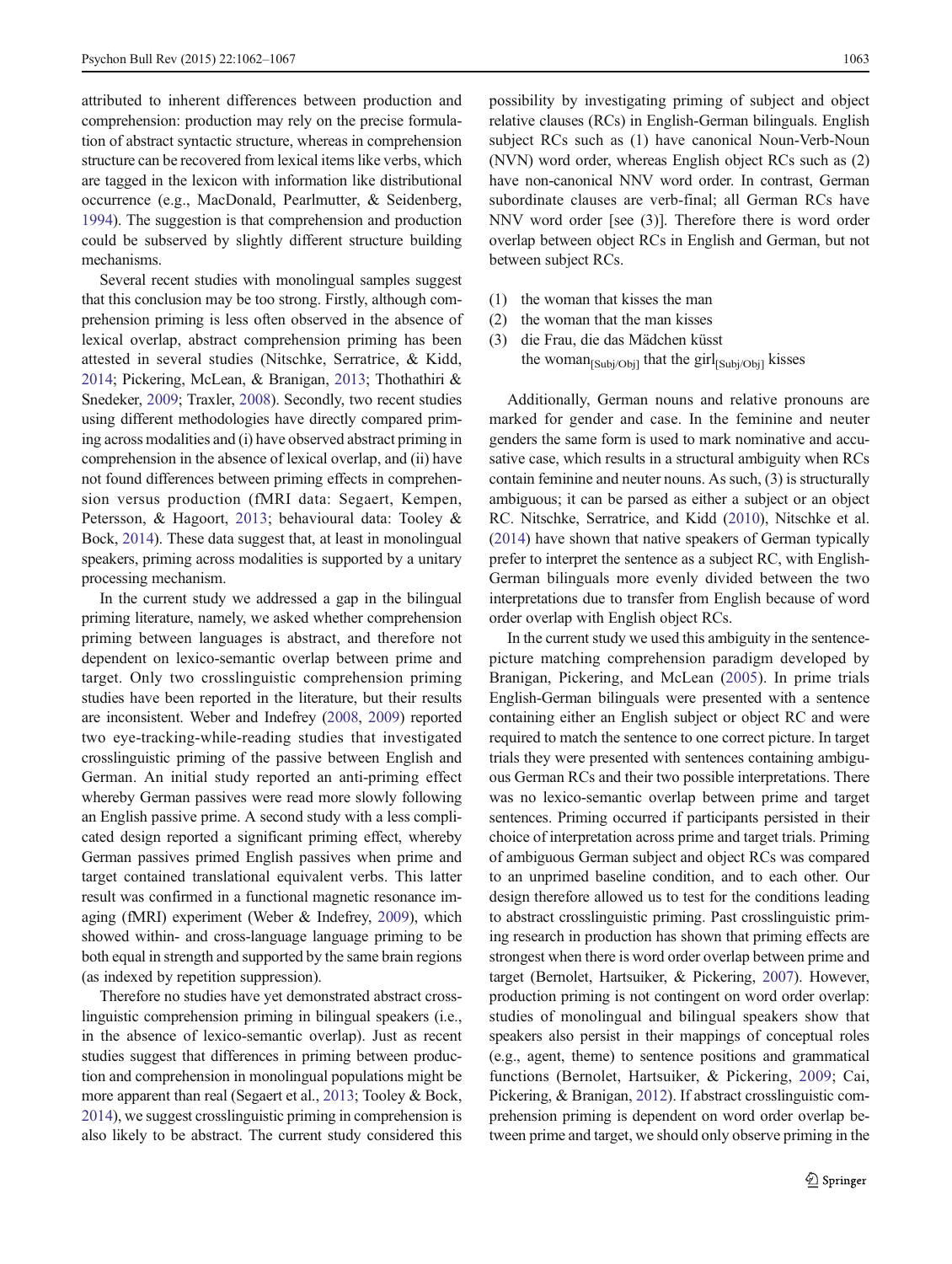object RC condition, where there is constituent word order overlap between English object RCs and ambiguous German RCs (i.e., NNV). A significant priming effect for subject RCs would indicate abstract priming of the order of conceptual/ grammatical roles across languages (i.e., English: Nsubj/agent V  $N_{object/patient} \rightarrow German: N_{subj/agent} N_{object/patient} V$ .

# Method

# Participants

Twenty-seven  $(N = 27)$  English-German bilinguals participated (mean age = 26.27 years,  $SD = 9.87$ ). All had English as their L1; the average age at which they began learning German was 13.7 years ( $SD = 7.5$ ). Sixteen were recruited from advanced German classes in an Australian university (i.e., they were in their final year of a three-year German language major). A further 11 people were recruited through personal contacts in the German-speaking community in Canberra, Australia. These participants had either completed formal tuition in German at university, institutions such as the Volkshochschule, or through the German education system itself. One participant was excluded from the final analyses because of low accuracy on the unambiguous English prime trials (33 %). Since our participants had not all taken formal proficiency exams (e.g., Goethe-Zertifikat), we gauged their proficiency by asking their final grade in the last German subject they had taken. The modal score was a Distinction (70–79 %) or equivalent (range: 59–90 %).<sup>1</sup> On average, the participants had been speaking German for 12.5 years  $(SD =$ 8.67). Twenty-five of the 26 participants had spent time in a German-speaking country  $(M = 4$  years, 4 months, range: 1 month–15 years), 14 of them having spent a year or more in German-speaking parts of the world. Participants received \$10 to compensate for their time.

#### Materials and procedure

Fifty-six pairs of pictures depicting reversible transitive actions were used. The pictures were assembled from 16 different human animate characters and 16 different verbs (see Nitschke et al., [2014](#page-5-0)). Importantly, all characters had either feminine or neuter gender in German, where there is morphological ambiguity between nominative and accusative case, making all target German NNV RCs describing the pictures ambiguous between subject and object RC readings. Thirtytwo pictures served as targets, and 24 served as primes.

The participants were told that they were participating in a study that was investigating language comprehension in English native speakers who had advanced knowledge of German. All participants were tested in a quiet room using a DELL Latitude XT3 laptop with a 14-in screen. A sentencepicture matching task was used (Nitschke et al., [2010,](#page-5-0) [2014;](#page-5-0) Branigan et al., [2005\)](#page-5-0). The experiment was presented using E-Prime 2.0 (Psychology Software Tools, Pittsburgh, PA, USA; Schneider, Eschman, & Zuccolotto, [2002](#page-5-0)). A schematic representation of a prime-target trial is presented in Fig. 1. Participants first read an English prime sentence on the computer monitor (black text, size 14 courier font, white background). Once they understood the sentence they were instructed to push a button on a button box, which revealed two pictures. The participants' task was to indicate which picture best represented the meaning of the sentence by pressing one of two buttons on the button box. Following the prime sentence the participants were presented with the target sentence, which contained an ambiguous German RC (e.g., Wo ist die Malerin, die die Hexe schlägt? → "Where is the painter  $[Subj/Obj]$  that the witch $[Obj/Subj]$  hit?). As in the prime trial, participants were required to read the target sentence and then choose the picture that best depicted their interpretation of the sentence. There was no lexico-semantic overlap between prime and target sentences; that is, there were no cognate or translational equivalent words shared between prime and target sentences. Therefore any observed priming effect suggests abstract syntactic representations shared between languages. The location of the pictures was counterbalanced across the experimental orders.

1. Where is the princess that the child is pushing?

3. Wo ist die Malerin, die die Hexe schlägt? 4



<sup>&</sup>lt;sup>1</sup> Not all participants provided numerical scores, instead providing grade bands. Therefore we do not report means. Fig. 1 Example of prime-target test item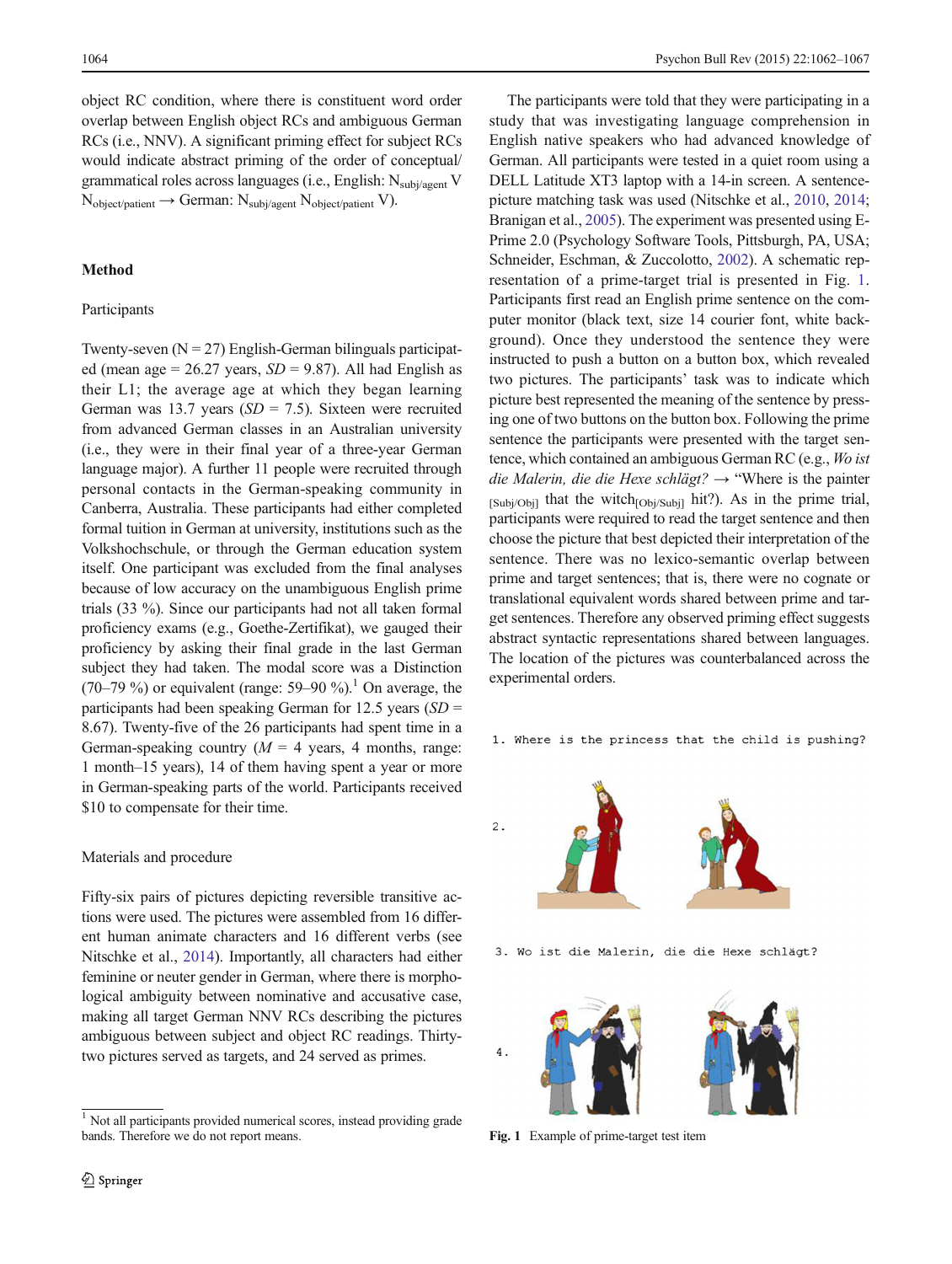The priming task had three within-participants conditions: (i) baseline, (ii) subject RC primes, and (iii) object RC primes. In an initial baseline condition eight ambiguous German RC targets were preceded by an unrelated filler sentence. In the subsequent subject RC and object RC conditions target sentences were preceded by English subject RC and object RC primes, respectively. Twelve subject RC and 12 object RC prime-target trials were interspersed together, with the restriction that there could be no more than two same-RC prime trials in a row (separated by 2–5 fillers). All target ambiguous German RCs were rotated as targets through the three prime conditions across eight pseudorandomized lists. There were 110 German and English filler sentences. Thirty-two of the filler sentences contained prepositional phrase-attachment ambiguity, half in English and half in German (e.g., the policeman hits the doctor with the hammer/der Polizist schlagen den Arzt mit dem Hammer). These sentences served to divert the attention of any participants who recognized the structural ambiguity in the German RCs away from the purpose of the experiment. The remaining fillers were unambiguous active (e.g., the boy is eating a banana), intransitive (e.g., the girl is laughing), and passive (e.g., the girl is followed by the boy) sentences. Participants were interviewed after the experiment in order to ascertain whether they had identified the purpose of the study; none recognized the contingency between prime-target trials.

# **Results**

Responses to prime trials were coded as correct/incorrect; responses to target trials were coded as subject RC interpretation  $(=0)$  and object RC interpretation  $(=1)$ . Accuracy on the unambiguous English prime trials was high  $(M =$ 97.1 %). Only those prime-target trials in which participants correctly interpreted the prime sentence were included. Figure 2 presents the proportion of object RC responses by condition.

Figure 2 shows that the proportion of object RC interpretations in the baseline condition and following English subject RC primes was similar ( $M_{\text{baseline}} = .54$ ,  $M_{\text{SubRC}} = .56$ ), but was higher following English object RC primes  $(M_{\text{ObiRC}} = .65).^{2}$ The data were analyzed using Generalized Linear Mixed Models (Baayen, Davidson, & Bates, [2008](#page-5-0); Jaeger, [2008\)](#page-5-0), which were calculated using the *lme4* package for Linear



Fig. 2 Proportion of object RC target responses by condition (\* denotes difference between conditions significant at  $p < .05$ ). RC relative clause

Mixed Effects (Bates & Maechler, [2010\)](#page-5-0) in  $R$  (version 2.15.2, R Core Development Team, [2012\)](#page-5-0). We fitted a model to the data that included the independent variable of prime type (three levels: baseline, Subject RC, Object RC) and random intercepts for participants and items. A preliminary analysis that included years speaking German (zero-centred) as a covariate showed that this did not significantly add to the model. The fixed effect of prime was centred at 0 with a range of 1 to reduce the risk of collinearity. Random slope parameters for the independent variable of prime type were included in the model using forward selection: each random slope was added sequentially to the model, first for participants and then items, and the ANOVA function was used to determine whether the additional random slope significantly improved the model (Baayen, [2008](#page-4-0)). The inclusion of the main effect of prime improved model fit in comparison to a null model containing only random effects ( $\chi^2(2) = 11.95$ ,  $p = .003$ ). The final model had prime as a fixed effect, and participant and item intercepts and participant slope for the fixed effect of prime as random effects. The intercept was not significant ( $\beta$  = .22,  $SE(\beta) = .28$ , Wald  $z = .76$ ,  $p = .45$ ), suggesting an even number of subject and object RC interpretations of ambiguous German RCs overall. Pairwise comparisons across prime conditions are shown in Table 1. They show that English object RCs primed significantly more German object RC interpretations in comparison to baseline and English subject RC primes, which did not differ from each other.

Table 1 Pairwise comparisons among primes

|                   |     | $SE(\beta)$ | Wald z | D       |
|-------------------|-----|-------------|--------|---------|
| Base vs. Subj RC  | .19 | .31         | .61    | .54     |
| Base vs. Obj RC   | .7  | .29         | 2.41   | $.016*$ |
| Sub RC vs. Obj RC | .5  | .22         | 2.27   | $.023*$ |

 $*_{p}$  < .05; *RC* relative clause

 $\sqrt{2}$  The high number of object RC interpretations in the baseline data can be attributed to L1 transfer from English. Specifically, the overlap in word order between English object RCs and German RCs leads to a greater number of object RC interpretations in general (see Nitschke et al., [2010](#page-5-0)). This in itself is (indirect) evidence for a cross-linguistic representational link.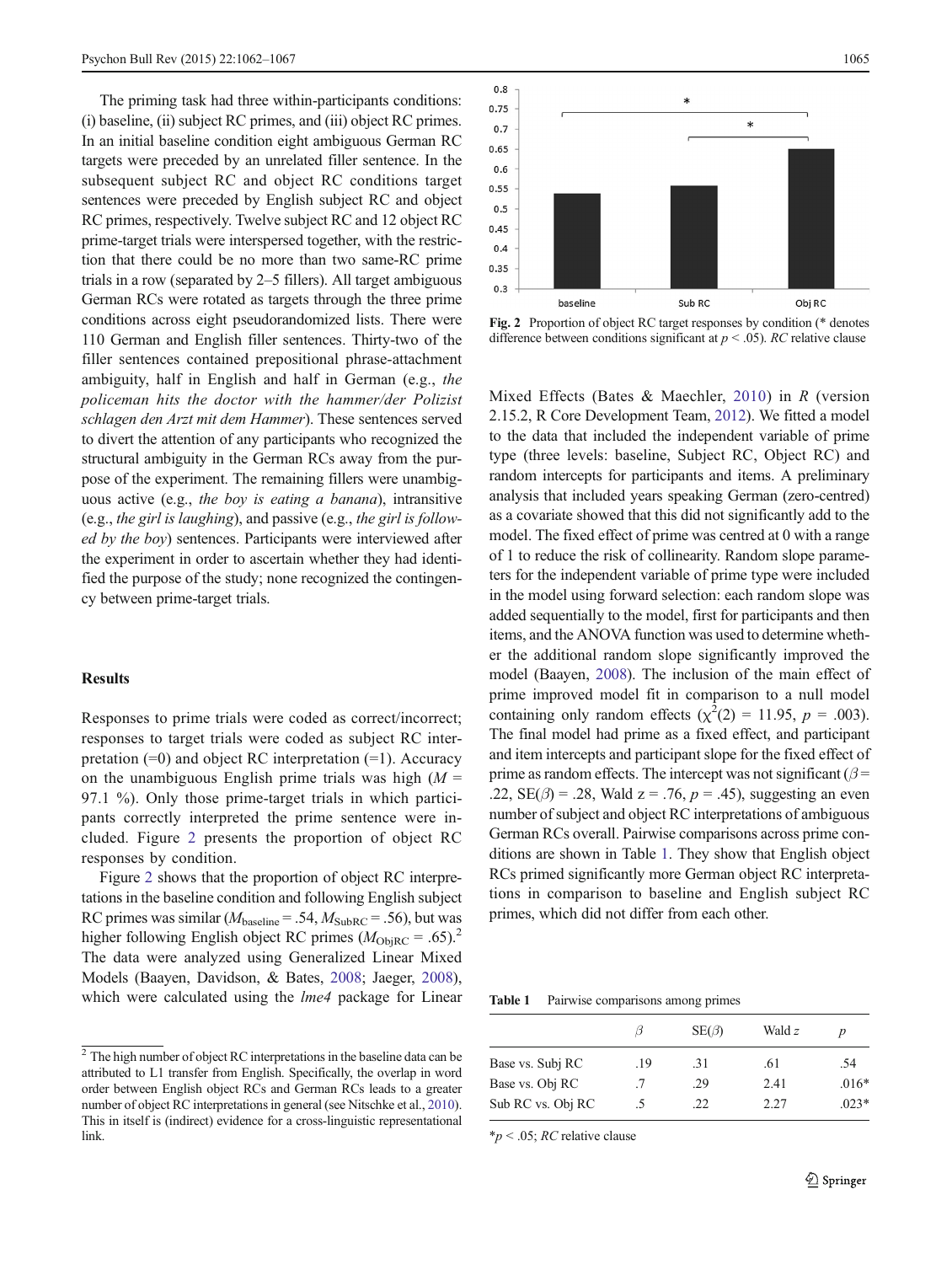## <span id="page-4-0"></span>**Discussion**

The results showed that English object RCs prime object RC interpretations of ambiguous German RCs, but that English subject RCs do not prime subject RC interpretations. Priming was therefore only observed in instances of word order overlap between the two languages. This is the first demonstration of abstract structural crosslinguistic priming in comprehension. The results are consistent with recent demonstrations of abstract comprehension priming in monolingual samples (Pickering et al., [2013](#page-5-0); Segaert et al., [2013;](#page-5-0) Tooley & Bock, [2014](#page-5-0)). They suggest that bilingual speakers make use of common abstract grammatical representations in comprehension, as has been shown for production.

The fact that priming was only observed in instances of word order overlap warrants further attention. The result suggests that the locus of priming might be syntactic: repetition of the linear surface string of constitutents across prime and target increases the likelihood that ambiguous German RCs are parsed as object RCs. This explanation is supported by the fact that there was no priming in the subject RC condition, which would have indicated thematic role priming (or thematic emphasis, see Vernice, Pickering, & Hartsuiker, [2012](#page-5-0)). Crosslinguistic priming has been shown to be strongest in instances of word order overlap, although as in monolingual populations priming at the level of conceptual representation has been demonstrated (Bernolet et al., [2009\)](#page-5-0). Therefore we do not rule out the possibility of conceptual-level priming in comprehension, an issue to which we return below.

The data are consistent with the dominant model of bilingual syntactic representation – Hartsuiker and Pickering's [\(2008\)](#page-5-0) lexico-syntactic model. In the model, syntactic processes are shared between languages given sufficient similarity between structures, which the bulk of research appears to suggest is surface word order overlap. For instance, Hartsuiker, Pickering, and Veltkamp [\(2004\)](#page-5-0) reported that the Spanish passive primed the English passive, whereas the same has not been found in German-English bilinguals (Loebell & Bock, [2003](#page-5-0), though see Weber & Indefrey, [2009](#page-5-0)). The difference between the two language pairs is that there is word order overlap between the English and Spanish passives, whereas this is not the case for English and German (see also Bernelot et al., [2007\)](#page-5-0). Therefore, all verbs in Spanish and English that can be passivized will be linked to a shared syntactic node that specifies the syntactic operation to form a passive. The current data suggest this representational structure is used in comprehension as well as in production.

The data can also be explained by learning-based accounts. Chang, Dell, and Bock's [\(2006\)](#page-5-0) connectionist model uses error-based learning to both learn production representations (via comprehension) and exhibit priming. The model is biased to prefer to build structural representations which encode word order information, which explains why monolingual priming is in some circumstances insensitive to changes in thematic roles (Bock & Loebell, [1990\)](#page-5-0). However, when structure is insufficient to distinguish meaning, as in the English locative alternation (both structures are NP V NP PP), the model incorporates thematic roles into its syntactic representations. On this account, English speakers should have purely structural representations for the RCs, since the subject and object RC structures are distinct in word order. This raises the possiblity that English learners of German, such as the participants in the current study, may not have fully distinct structural representation for English and German RCs because they can make use of their L1 English object RC structure to support the acquisition and processing of both German RCs, explaining the object RC priming effect. Native German speakers, on the other hand, cannot use word order to distinguish these structures, so the model predicts that their syntactic structures for RCs should incorporate thematic role information. That is, the model predicts that monolingual speakers of German should show thematic role priming in RC structures.

One final point to consider is the degree to which the differential structural frequency of subject and object RCs contributed to our priming effect. Consistent with the wellestablished inverse frequency effect (Pickering & Ferreira, [2008\)](#page-5-0), it is possible and indeed likely that the English object RC primes promoted a patient-first interpretation of the ambiguous German RC targets because they are infrequent and therefore unexpected. This does not negate the demonstration of an abstract cross-language link between the two structures that is supported by surface word order overlap and is used in comprehension. Rather, the two constraints may be additive: the relative low frequency of object RCs could serve to promote a patient-first interpretation of German ambiguous RCs, which is supported by the cross-language representational link.

To our knowledge, the current data constitute the first demonstration of positive crosslinguistic structural priming in comprehension. Thus we have observed the existence and use of shared abstract syntactic structure between languages in comprehension, which appears to be particularly dependent on word order overlap between functionally equivalent structures between languages. Therefore, as in studies of sentence production, bilingual speakers make use of abstract integrated syntactic representations during sentence comprehension.

Acknowledgments We thank Louise Jansen and Gabriele Schmidt for help with recruitment, and Franklin Chang for commenting on an earlier draft. We also thank two anonymous reviewers for helpful comments.

## **References**

Baayen, R. H. (2008). Analyzing linguistic data. A practical introduction to statistics using R. Cambridge University Press.